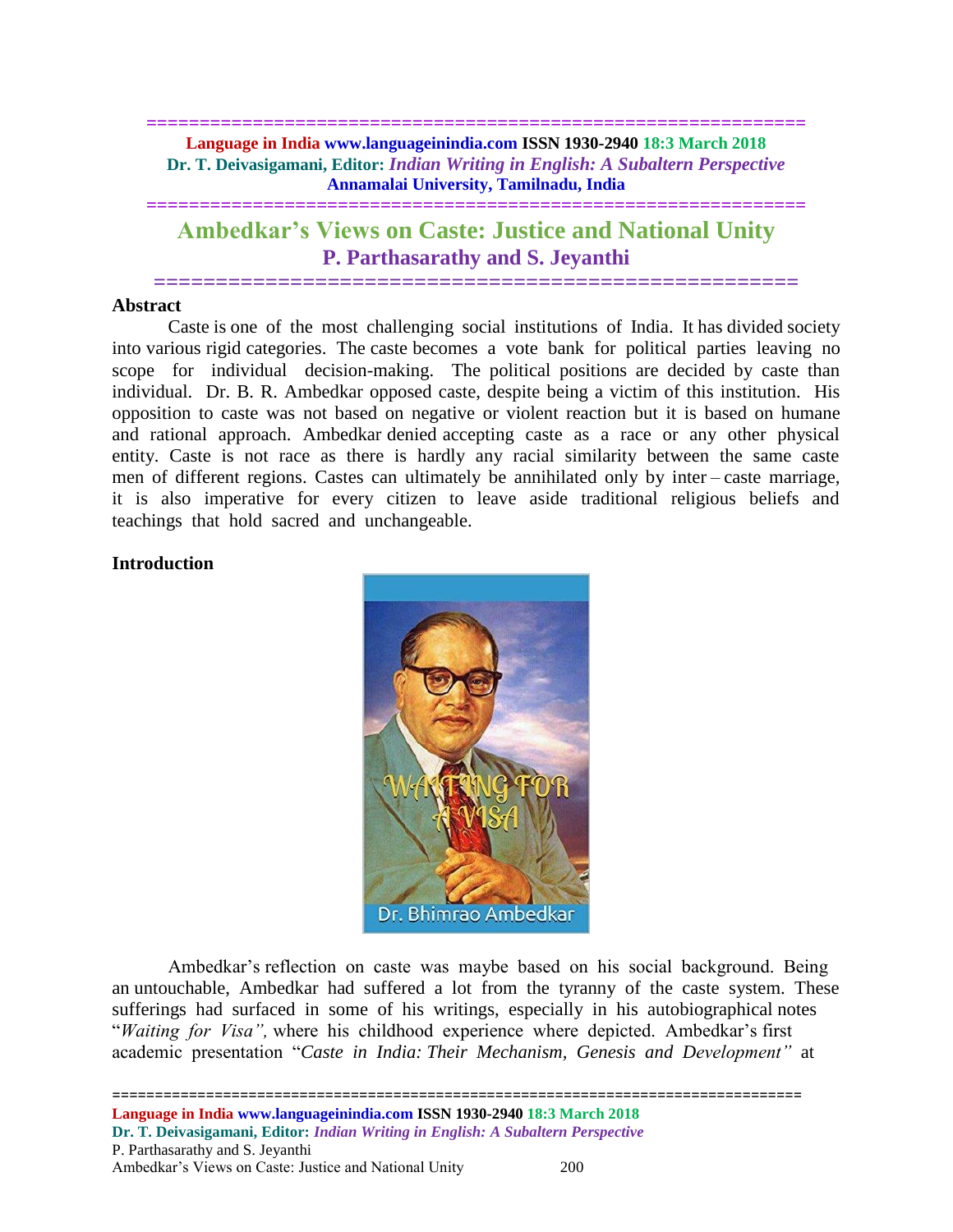the anthropology seminar dealt with the genesis and growth of caste; where Ambedkar referred to the caste problem as a vast one, in the academic world is the exhibition of a 'Human Institution'. In "*Essays on Untouchables and Untouchability"* and in his undelivered lecture "*Annihilation of Caste"*, Ambedkar described the anti-human tendencies of caste in detail and commented the caste system is not merely a division of labor but it is a *division of laborer.*

## **Vivekananda vs Ambedkar on Caste**

Caste is still a governing institution in India and there are frequent appearances of caste atrocities, which attest its presence and its continuous inhumanity in contemporary India. Vivekananda, who is proudly remembered by Indians for his rational and humanitarian outlook, especially for his lecture at Chicago World Religion said, 'Caste has kept us alive as a nation... It is in the nature of the society to form itself into groups… Caste is natural order; I can perform one duty in social life and you another; you can govern a country and I can mend a pair of old shoes… Caste is good.

Ambedkar despite being the worst sufferer of casteism, put his own views on caste in a different way and it was based on humanism and rationality. In his judgment, Caste is unnatural, inhuman and worthless, hence its destruction is a must for the betterment of society. There are two different points in Ambedkar's conclusion; Caste is not the same as race and caste is not a permanent entity as it is commonly observed.

#### **Caste Is Not Race**

"*Caste in India: Their Mechanism, Genesis and Development",* dealt with the genesis an growth of castes in India was silent on the ideas of Aryans invasion; includes Ambedkar concludes his argument on the origin of caste by noticing its most essential feature and he defined 'Caste as an enclosed class which was created by the superimposition of endogamy over exogamy'. In his later writing, 'Who Were the Shudras', Ambedkar firmly rejected the ideas of Aryans invasion and this research concludes that Aryans were not foreign invaders and there is no evidence of imposing the lowest social status to original inhabitants.

Ambedkar completely refuted the racial explanation of caste and it was not race but priestly supremacy, which led to the creation of castes and the foundation of caste was based on the introduction of endogamy-an essential feature of caste. Ambedkar observe d priest's i.e., Brahmins who first enclosed their community by becoming an endogamous class, and become a separate social unit. The direct relationship between caste and gender and observed that gender could not be seen in isolation from caste and vise versa. Ambedkar held the crafty approach of Brahmins responsible for the creation of castes.

An important difference between Ambedkar and others, who also held Brahmins responsible for this mischief. Ambedkar did not assume Brahmins as a race-people from the same racial stalk; instead he found the process in ancient India when the recruitment was being individual of different groups into particular Varnas. In Ambedkar's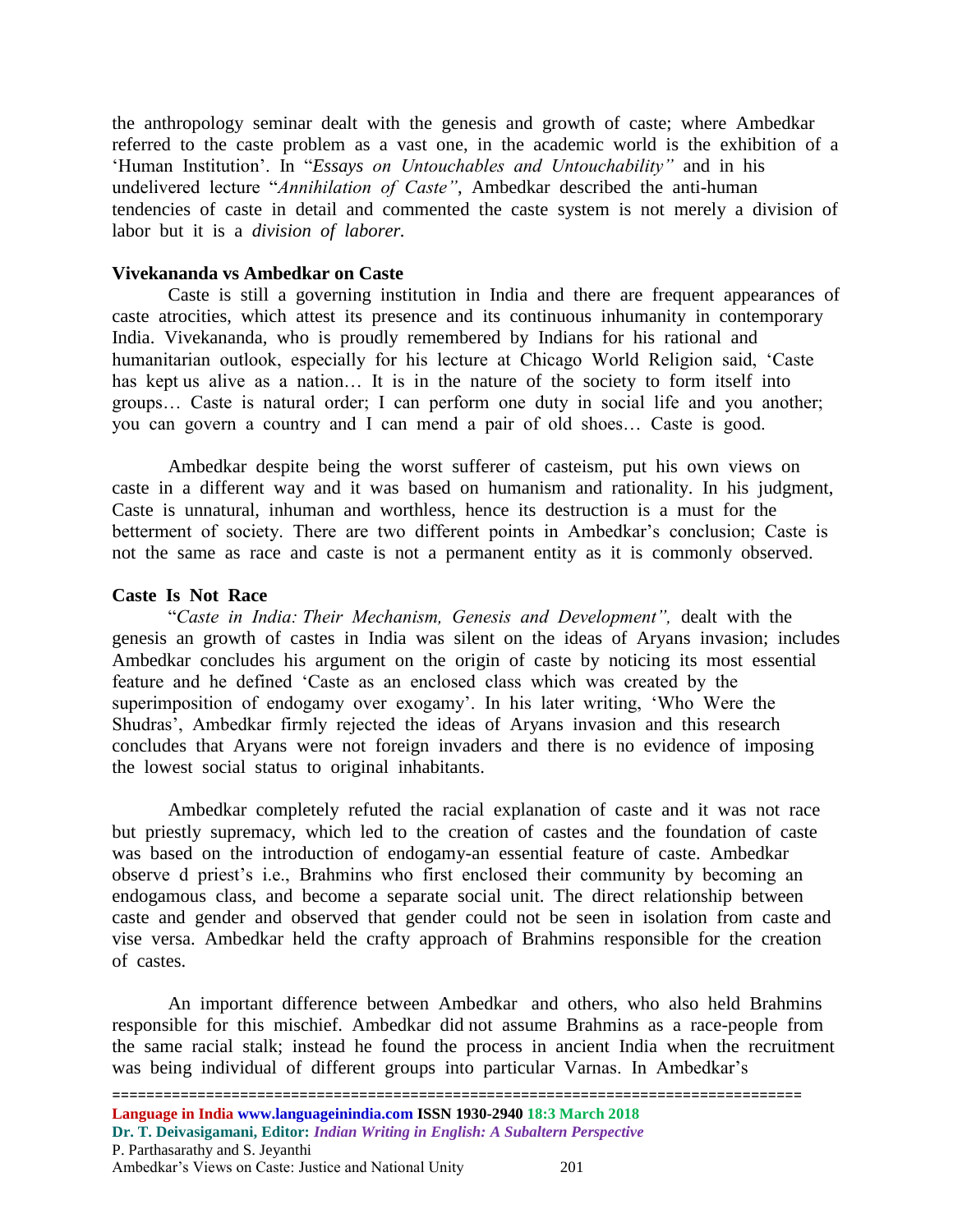conclusion, Varna is not a race and each Varna is composed of individuals of diverse segments of society and there was a time when even in Brahman Varna, people from different background could be recruited.

## **Caste Is Not A Permanent Entity**

Caste is commonly observed as a permanent status in a predetermined social scale; the reason behind this belief is quite obvious, there is no case where an untouchable caste rose to the position of Brahmin or vice versa. In his view, caste system though always hierarchical yet at certain level it had never been so static and despite continues feeling of high and low there had there always been instance of the upward and downward mobility of different individuals and castes within the system. Ambedkar (1989; 207) showed one example, which he found in Ambattha Sutta, where the Buddha, an egoist Brahmin on the question of caste, where the Buddha, while answering an egoist Brahmin on the question of caste, started seeking the lineage of that Brahmin and showed him that despite the claim of Brahmanic superiority the Ambattha Brahmin was not in the superior status since the beginning, but had a humble origin. "If one follows up your ancient name and lineage, on the father's and on the mother's side, it would appear that the Shakyas trace their line back to Okkaka the Kings" said the Buddha. Buddha's explanation was not only for the casteist Ambattha Brahmin but it is a teaching to all those who hold their linege as pure and superior to others as the real lineage of any individual is hardly possible to know and such belief is nothing but a notion.

Indian history has a number of such cases where a lower caste/varna people gained upward mobility. There were many instance degraded into lower social scale because of diverse reason such as refuting Brahmanism by their non-belief in the Varna system, inter-marriages, relations with the lower castes, crossing the sea and importantly, by the loss of political power. Ambedkar discussed the downward mobility of castes in his book 'Who Were the Shudras' where he categorically proved that the Shudras were not despised in society from the very beginning, but were one of the branches of the Kshatriyas who later lost their social position owing to the refusal of sacred thread by the Brahmins.

## **Untouchables were Once Broken Men**

Ambedkar believed that the untouchables were once Broken Men and in order to prove this argument he took references from two sources. The word *Antya and Antyaja*  which are frequently referred to as synonyms of the untouchables. Ambedkar pointed out that according to the Hindu order of divine creation, it was not untouchable who was born last but it was the Shudra. This argument is absurd and does not accord with the Hindu theory of the order of creation. Ambedkar concluded Antya did not mean the end of creation. This also proves Ambedkar's argument that the untouchable were not despised from the beginning but were one among the ruling stalk who lost their position by the tribal wars.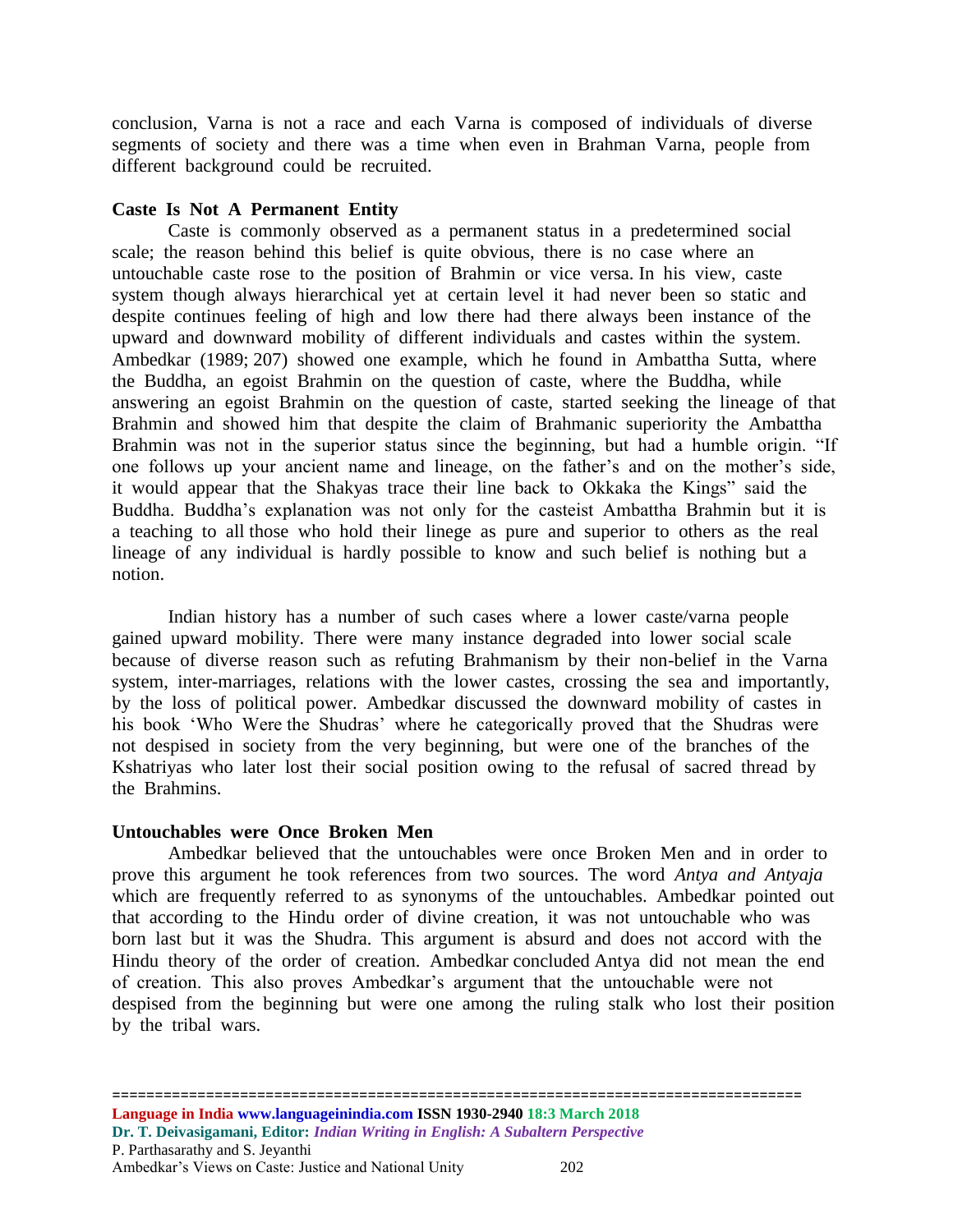Referring to the point why the Broken Men became the subject of hate and abhorrence, Ambedkar searched two causes – first religious and second customary. Ambedkar brought attention to an important phase of the Indian history where Buddhism was once a prominent religion and was followed by important rulers and the masses but later lost its position and became a subjection of hate. Ambedkar found instance when the Buddhists had been treated as untouchables he referred to one case from Nilkant's *Prayaschit Mayukha.* Ambedkar also quoted the dialogues of Sanskrit drama Mrichhakatikam, where a Buddhist monk was beaten brutally in front of Hindu crowd only because of his following of Buddha's dhamma. Buddhism suddenly became a subject of hate and contempt in the society, which was at the time governed by Brahmanic theology. The relation between untouchability and Broken Men, Ambedkar found the root in the practice of beef eating, which was once common among ancestors of the caste system. Ambedkar said that the Brahmins adopted vegetarianism only to counter Buddhism, which become so popular that it eroded the roots of Brahmanism. The continuity of beef eating by the Broken Men even after the mainstream completely abandoned.

Therefore, because of religious and political suppression, untouchability came into existence. According to Ambedkar, the untouchables are not a separate race but the Broken Men, who were once the Buddhists, and were not only distinguished citizen but also they were ruler of the principalities.

## **Caste Is A Notion Of Hierarchy**

Ambedkar not only rejected the racial basis of caste but he also viewed that caste is not a physical object.

> Caste is not a physical object like a wall of bricks or a line of barbed wire…Caste is a notion, it is a state of mind.

It is important that the social position in the caste system is never determined by the worth or race, but it happened in ancient India where the group that first imitated Brahmanic practice gained higher position and those who neglected it fell into lower position. Ambedkar also refers to the case of Pathare Prabhus, one of the backward castes of Maharashtra, who tried to raise their status by following Brahmanic practice of abandoning the window – remarriage. Caste is therefore nothing but idealization of Brahmanism. Dalits owned different culture such as beef eating, no reverence to Brahmins, comparatively lesser observance of gender discrimination, they were deemed as untouchables in the Hindu society.

Ambedkar understood caste as a notion of hierarchy and he wanted to convert the unjust and hierarchical society into an egalitarian society. However, Indian social system with the theological support of Hinduism has hegemonic belief in caste. Ambedkar's conversation to Buddhism is not simply adopting new gods and new forms of workship; but more than this, it is complete change in one's outlook in every field of life. Ambedkar's Buddhism is fundamentally different from the traditional Buddhism where there is a little space for rituals, rather it is action – oriented and based on the principles